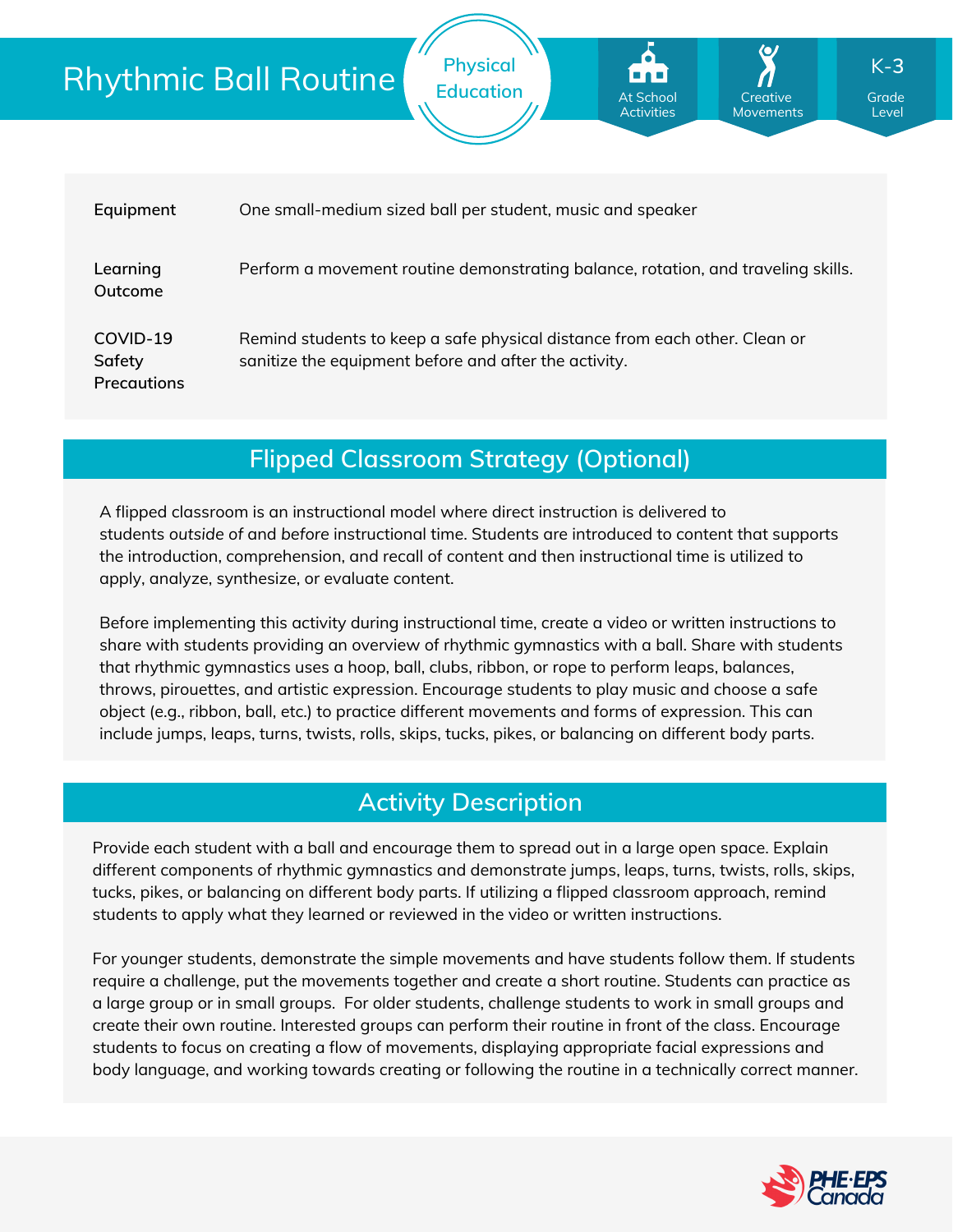# Rhythmic Ball Routine

**Physical**



**Creative** Movements K-**3**

Level

# **Physical Education**



#### **MOVE**

**Develop psychomotor skills, tactics, and strategies that facilitate a variety of physical activities across diverse environments.**



#### **THINK**

**FEEL**

**Develop cognitive skills and strategies for a variety of movement contexts that facilitate critical thinking, decision making, and problem solving.**

**Develop affective skills and strategies that facilitate healthy and safe relationships with themselves, with others, and with their environment.**



#### **ACT**

**Practice behaviour skills and strategies that facilitate movement competence and confidence.**



## **Competencies Reflection Questions**

Reflection is important to support learning during physical education. Consider asking students the reflection questions below and discuss the answers together.

- *What different body parts did you use throughout the routine?*
- *What did you like/dislike about working with a ball? What other equipment would you like to try using?*



## **Inclusion Considerations**

Modifications can be made to a variety of activity components to ensure inclusion. As you plan activities, consider how everyone can be involved and how to modify or adapt the activities to ensure the full inclusion of all. The STEP framework provides modifications to the following activity components space, task, equipment, and people.

| <b>Space</b>                                                      | Task                                                                                                                                           | Equipment                                     | People                              |
|-------------------------------------------------------------------|------------------------------------------------------------------------------------------------------------------------------------------------|-----------------------------------------------|-------------------------------------|
| Complete the activity in<br>a space with minimal<br>distractions. | Play music and<br>encourage students to<br>move their body, use<br>facial expressions, and<br>use body language that<br>aligns with the music. | Use a scarf to<br>demonstrate the<br>routine. | Complete this activity<br>in pairs. |